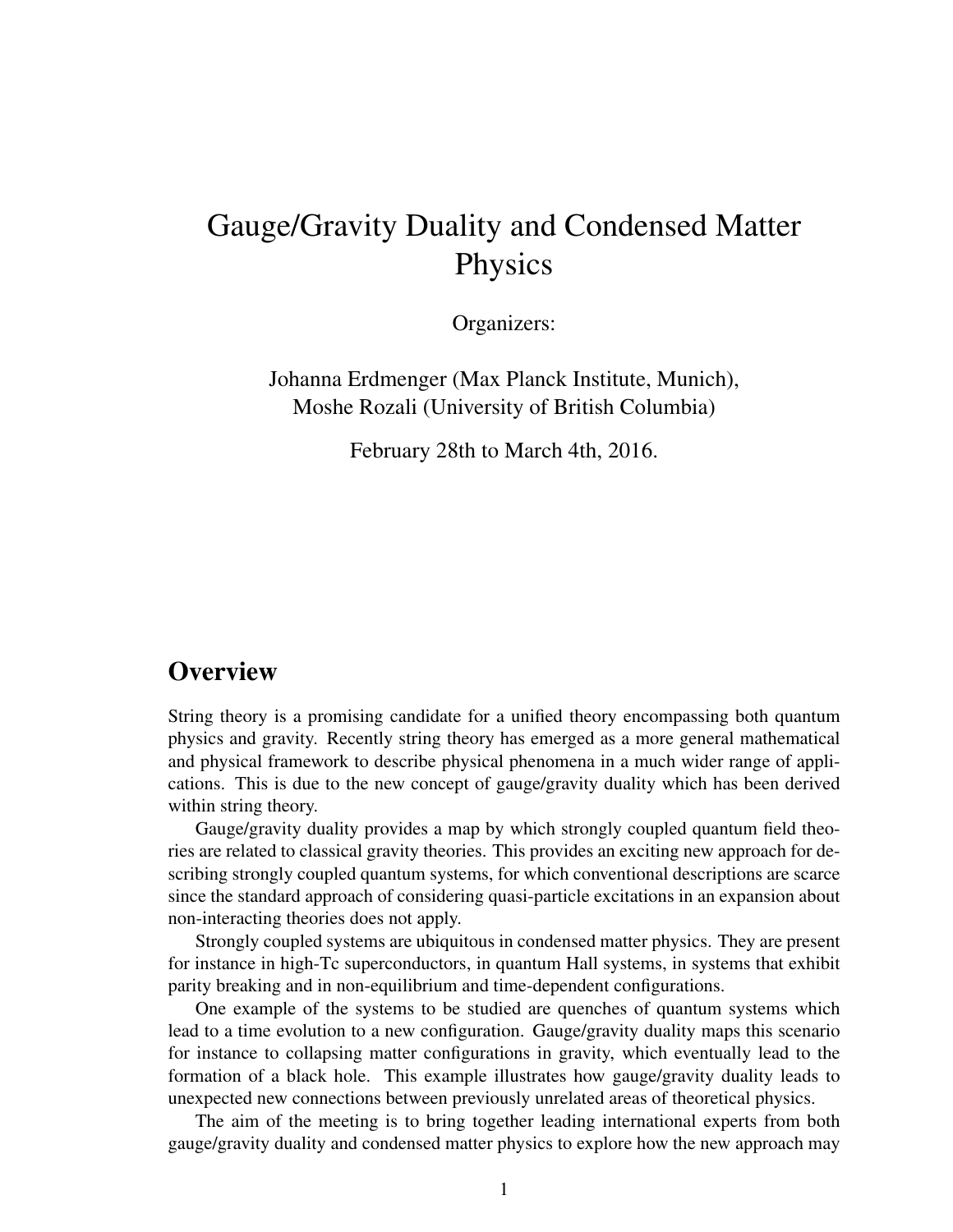be best adapted to suitable open questions in condensed matter physics. Conversely, it will be investigated how the needs for new approaches in condensed matter physics point at desirable generalizations of gauge/gravity duality and even at a better understanding of its mathematical foundations. This may lead to further insight into quantum gravity theories more generally.

### Presentation Highlights

Following are summaries of some of the talks in the workshop and the issues they raise, including future directions of research.

#### Thermodynamics of polarized relativistic matter (Pavel Kovtun)

Understanding transport in matter subject to external fields requires that we understand its thermodynamics first. The talk described the free energy of equilibrium relativistic matter subject to external gravitational and electromagnetic fields, to one-derivative order in the gradients of the external fields. The free energy allows for a straightforward derivation of bound currents and bound momenta in equilibrium. At leading order, the energy-momentum tensor admits a simple expression in terms of the polarization tensor. At one-derivative order, bulk thermodynamics is characterized by eight scalar functions of the external fields in 2+1 dimensions, and by twenty-one scalar functions of the external fields in 3+1 dimensions.

#### A Precision Test of AdS/CFT with Flavor (Andreas Karch)

In the work Karch presented he and his collaborators (Brandon Robinson and Christoph Uhlemann, both also from the University of Washington) put AdS/CFT dualities involving probe branes to a precision test.

Such probe brane embeddings are the starting points of many constructions that embed interesting field theories, with potential applications to condensed matter physics questions, directly into string theory. Such "top-down" constructions have several advantages over the more ad-hoc bottom-up constructions that just postulate a gravitational action. In particular, the detailed dictionary between gravity side and field theory is known. Since both field theory and gravity dual are explicitly known, one can put the putative duality to stringent tests.

To perform this test, they constructed on the holographic side a new class of supersymmetric D7-brane embeddings into  $AdS_5 \times S^5$ , which allow to describe N=4 SYM coupled to massive N=2 supersymmetric flavors on S4. With these embeddings they compared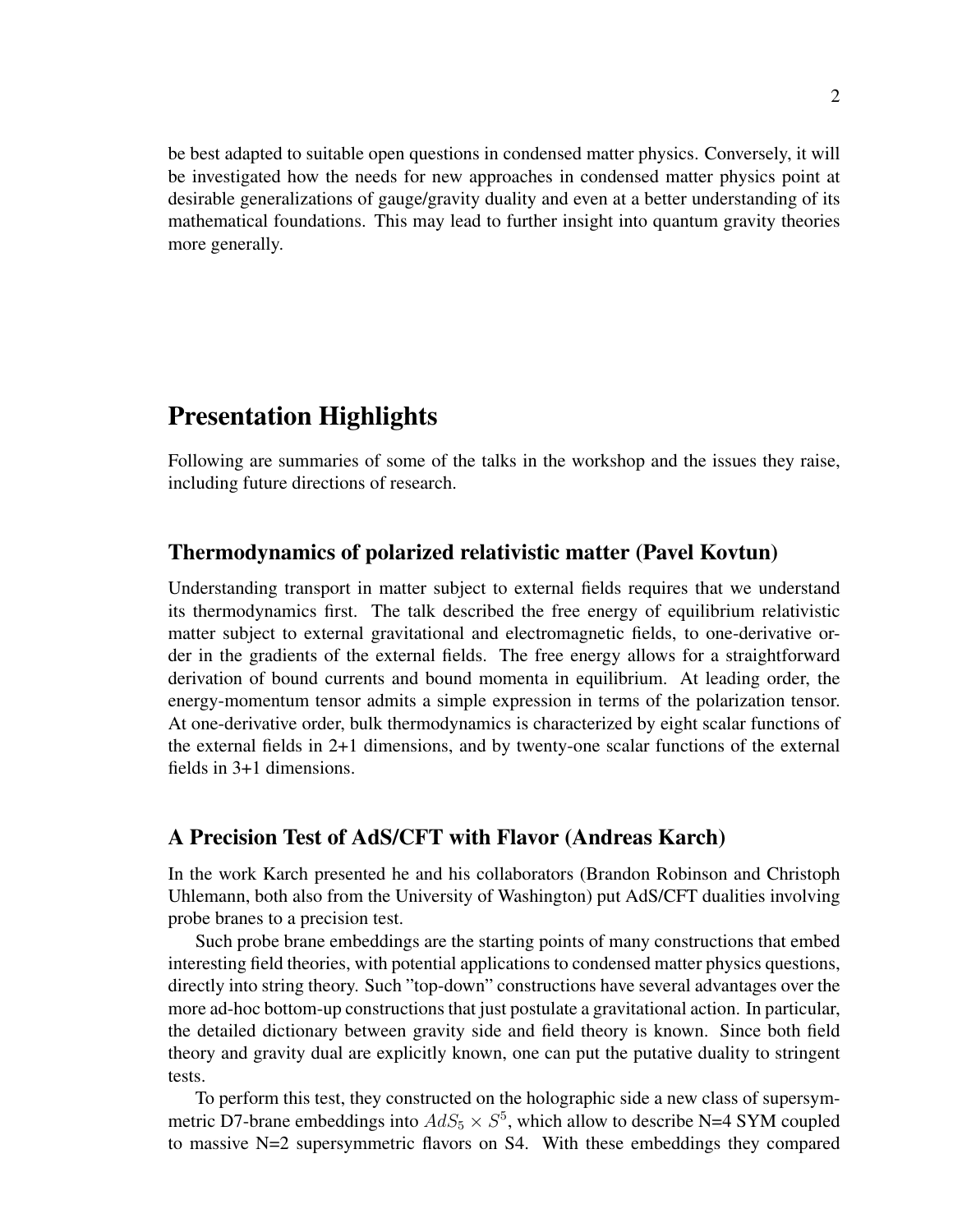holographic results to a field theory analysis of the free energy using supersymmetric localization. Exact agreement has been demonstrated.

### The fluid manifesto: topological sigma models and dissipative hydrodynamics (Mukund Rangamani)

Mukund discussed the Wilsonian effective field theories in mixed states of a quantum field theory. The ideas was to take the Schwinger-Keldysh construction seriously and extract from the fundamental definition of the path integral a set of topological symmetries which are inherent in the construction. He demonstrate that the field redefinitions of the Schwinger-Keldysh construction lead to a pair of BRST charges. Furthermore, in thermal density matrices the KMS condition can be encoded into a second pair of BRST charges. Computing the algebra of the quartet of BRST charges he finds a structure that is well known in the topological field theory literature, called the extended equivariant cohomology algebra. The symmetry being gauged in this context is thermal diffeomorphisms, owing to the fact that the KMS condition relates operators separated along the thermal circle. A simple toy model which illustrates these structures is the linear dissipative system that is captured by Langevin dynamics.

The real pay-off comes when we turn to analyzing hydrodynamics. He shows that one can write a Landau-Ginzaburg like sigma model for hydrodynamics which incorporates the basic principles we have extracted from the underlyingSchwinger-Keldysh formalism. We argue that hydrodynamics should be viewed as a sigma model, with the low-energy variables being the Nambu-Goldstone bosons for broken global diffeomorphism (and flavour symmetries in presence of charges). Exploiting the topological symmetries unearthed in theSchwinger-Keldysh constructed he constrained the low energy theory effectively to obtain a clean action principle for dissipative hydrodynamics. He went on to show that the theory satisfies various constraints such as the second law of thermodynamics, by virtue of the Jarzynski work-energy relation appearing as a Ward identity of our symmetries. The key to the construction is to maintain manifest covariance with respect to the topological symmetries which involves introducing various ghost fields. These ideas, are expected to have a bearing on other areas especially physics of black holes, which via the fluid/gravity correspondence is related to hydrodynamics.

#### Stokes equations on black hole event horizons (Jerome Gauntlett)

In seeking applications of holography to real world systems, the thermoelectric DC conductivity is a very important quantity to focus on. Jerome showed, universally within holography, that the DC conductivity can be obtained by solving a generalised system of Stokes equations (time independent and linearised Navier-Stokes equations) on the horizon of the black hole spacetime that is dual to the field theory of interest. This is an exact results and does not rely on making any approximations, such as a hydrodynamic limit.

Jerome discussed how the equations can be solved in closed form for one-dimensional lattices. He also showed how when the disorder is weak, the equations can be solved pertur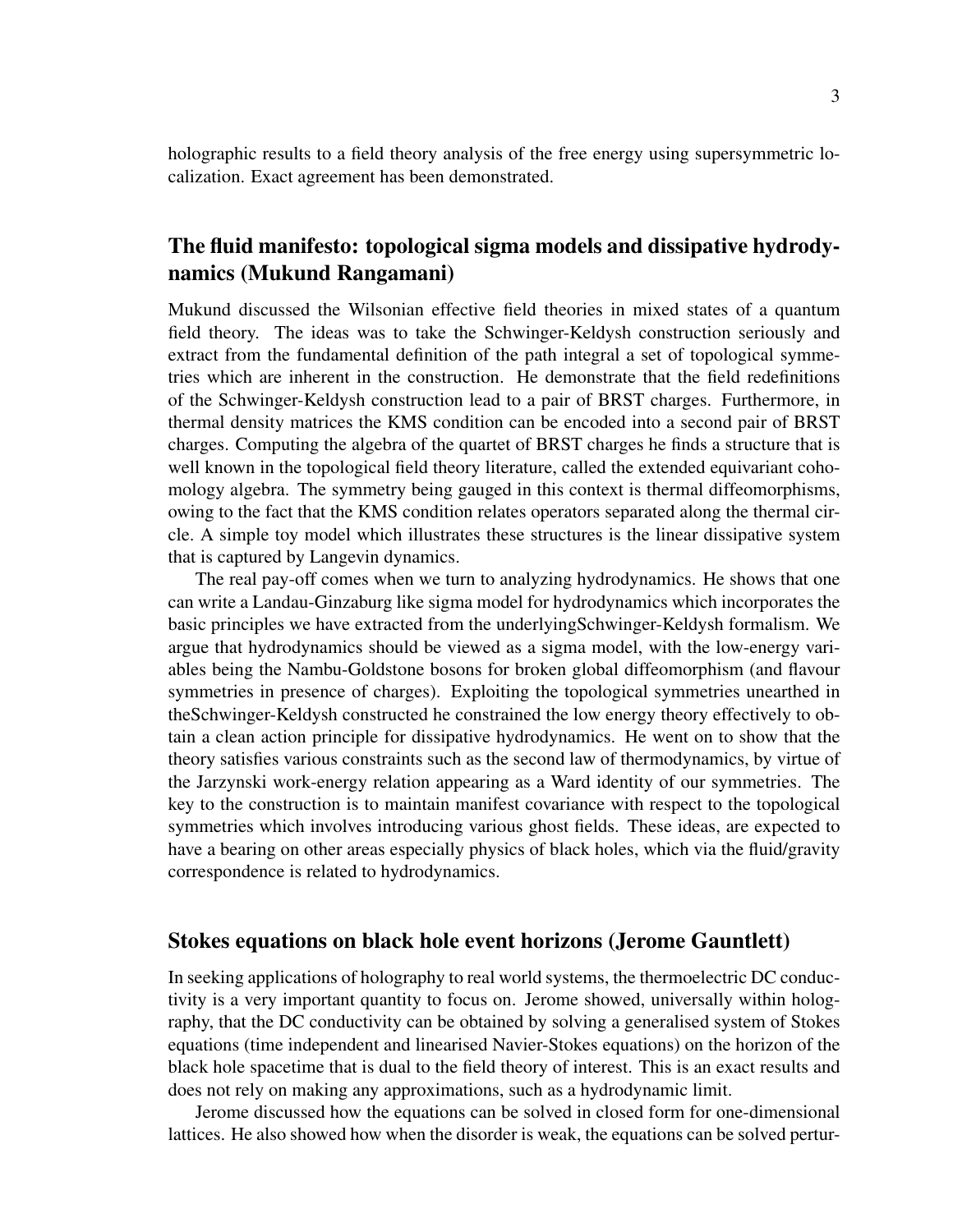batively and obtained some universal results, including a kind of generalised Wiedemann-Franz Law that all holographic systems must satisfy.

### A simple model of momentum relaxation in Lifshitz holography (Tomas Andrade)

Tomas expanded the holographic studies of momentum relaxation to include non-relativistic scaling symmetries in the ultraviolet. He did so by constructing black branes with Lifshitz asymptotics dressed with axions which explicitly depend on the boundary directions. Such configurations arise as analytic solutions of the Einstein-Proca theory coupled to massless scalar fields in arbitrary dimensions. Studying linear perturbations on these backgrounds, he conclude that there is a dual Ward identity which accounts for the dissipation of momentum in the system. In addition, he numerically compute the frequency dependent thermal conductivity of the branes and verify that its DC limit is finite.

### Holography and the nature of strange metal entanglement (Jan Zaanen)

Zaanen reported on recent developments in main stream condensed matter where AdS/CMT inspired developments are slowly getting on steam. The highlight is discovery of hydrodynamical flows in various electron systems in the form of three back-to-back publications in Science in march 2016. Also the first indications of holographic strange metal behaviours have been seen in photoemission experiments. Zaanen stressed that the AdS/CMT community should focus on the influence of periodic potentials on holographic fermions since this has a substantial potential to impact greatly on empirical condensed matter physics.

#### Black Holes from Quantum Quenches (Julian Sonner)

The contradiction between black holes and local quantum field theory, manifested in the information paradox and related puzzles, is sharpest for transient black holes that form by collapse, slowly evaporate, and eventually disappear. The goal of Julian Sonners presentation was thus to describe a first-principles CFT calculation, drawing on techniques and ideas from condensed-matter physics, corresponding holographically to the spherical collapse of a shell of matter in three dimensional quantum gravity. It was shown how in field theory terms, one can analytically follow the equilibration process, from early times to thermalization, of a CFT in its groundstate with a sudden injection of energy at time t = 0. By formulating a continuum version of Zamolodchikovs monodromy method to calculate conformal blocks at large central charge c, a framework was outlined to compute a general class of probe observables in the collapse state, incorporating the full backreaction of matter fields on the dual geometry. The talk concluded with two illustrative applications: firstly calculating a scalar field two-point function at time-like separation and secondly the time-dependent entanglement en- tropy of an interval, both showing thermalization at late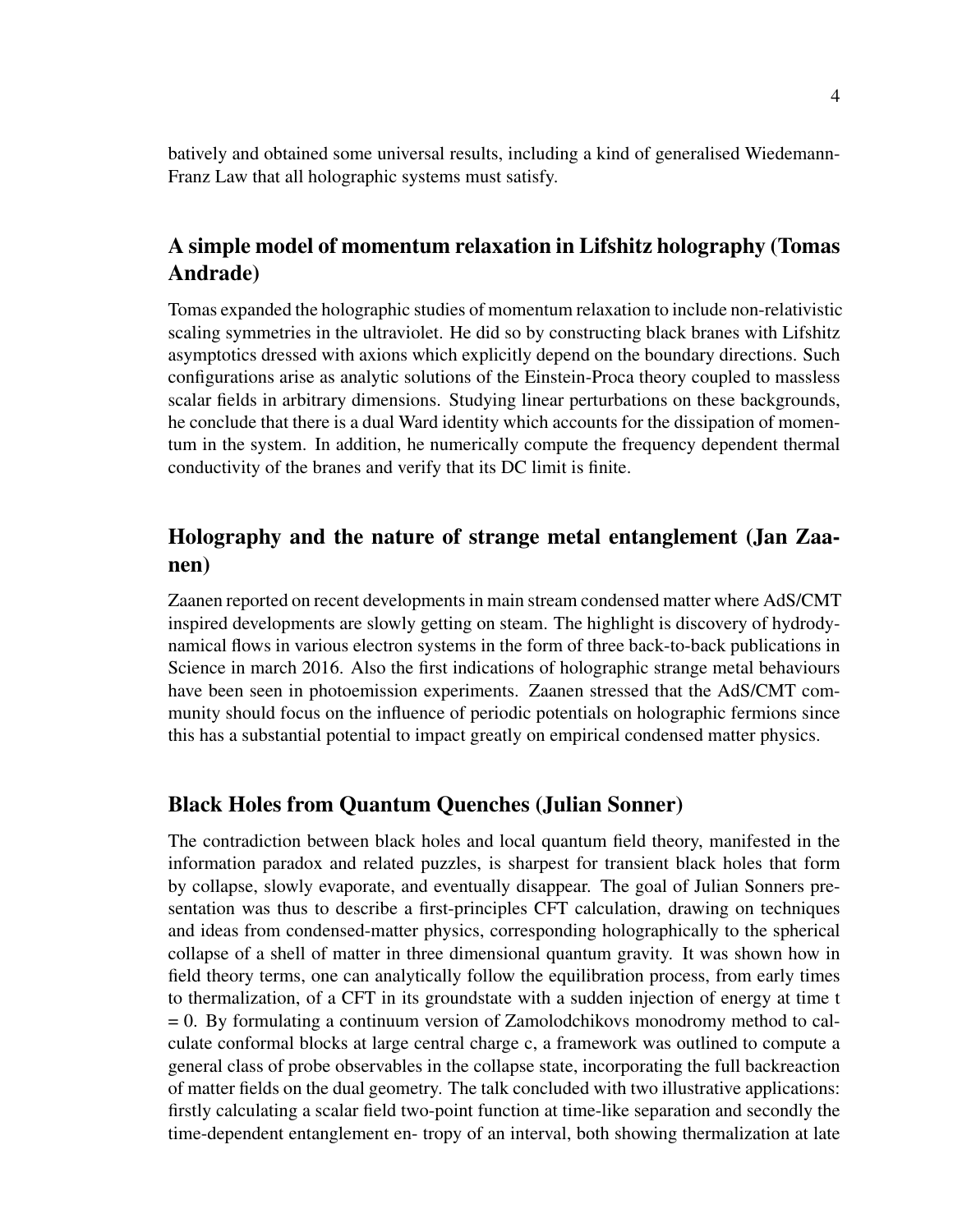times. These results turn out to be in perfect agreement with previous gravity calculations in the AdS3-Vaidya geometry. Information loss appears in the CFT as an explicit violation of unitarity in the 1/c expansion, restored by nonperturbative corrections.

### Hydrodynamic theory of quantum fluctuating superconductivity (Blaise Gouteraux)

A hydrodynamic theory of transport in quantum mechanically phase-disordered superconductors is possible when supercurrent relaxation can be treated as a slow process. We obtain general results for the frequency-dependent conductivity of such a regime. With time-reversal invariance, the conductivity is characterized by a Drude-like peak, with width given by the supercurrent relaxation rate. Using the memory matrix formalism, we obtain a formula for this width (and hence also the dc resistivity) when the supercurrent is relaxed by short range Coulomb interactions. This leads to a new effective field theoretic and fully quantum derivation of a classic result on flux flow resistance. With strong breaking of time-reversal invariance, the optical conductivity exhibits what we call a 'hydrodynamic supercyclotron' resonance. We obtain the frequency and decay rate of this resonance for the case of supercurrent relaxation due to an emergent Chern-Simons gauge fi eld. The supercurrent decay rate in this 'topologically ordered superfluid vortex liquid' is determined by the conductivities of the normal component of the liquid. Our work gives a controlled framework for low temperature metallic phases arising from phase-disordered superconductivity.

#### The holographic Weyl semi-metal (Karl Landsteiner)

Weyl semimetals are an exciting new class of 3D materials with exotic transport properties. They are characterised by pointlike singularities in the Brillouin zone at which conduction and valence bands touch. Around these points the electronic quasiparticle excitations can be described by either left- or right-handed Weyl spinors. At strong coupling such semiclassical reasoning based on fermionic quasiparticles might not be available. The question arises then if it is possible to construct a model at strong coupling that has the essential physical properties of a Weyl semimetal, in particular, if there exists any strongly coupled model in which a quantum phase transition between a topological and a topologically trivial state persists even in the absence of the notion of singularities in the band structure? A tool to answer these questions is the AdS/CFT correspondence. In my talk I present a holographic model of a Weyl semi-metal and argue that the intrinsic anomalous Hall effect can be used as an order parameter to detect the topologically non-trivial phase.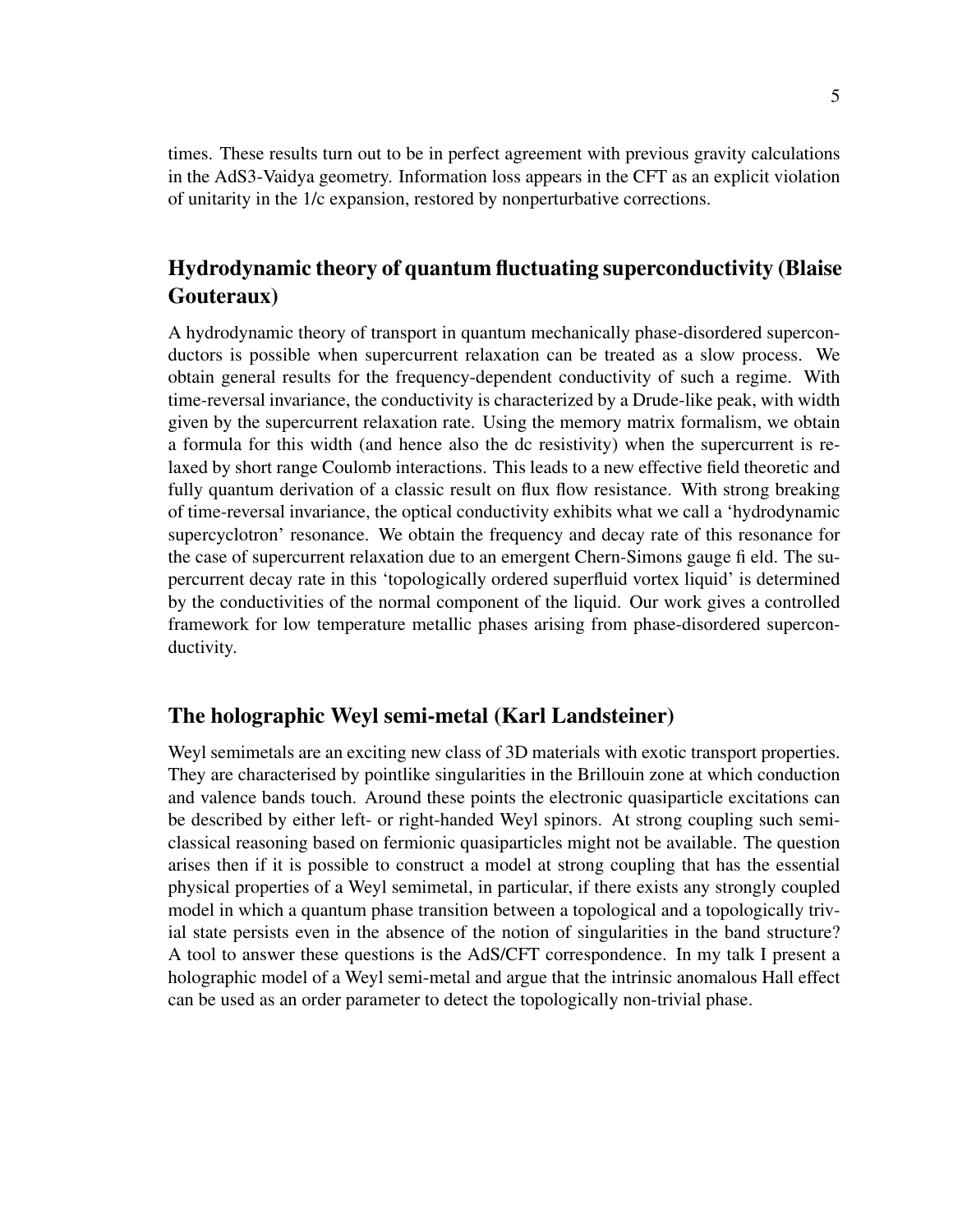### Integrable one-point functions of AdS/dCFT from matrix product states (Charlotte Kristjansen)

One-point functions of certain non-protected scalar operators in the defect CFT dual to the D3-D5 probe brane system with k units of world volume flux can be expressed as overlaps between Bethe eigenstates of the Heisenberg spin chain and a matrix product state. We present a closed expression of determinant form for these one-point functions, valid for any value of k. The determinant formula factorizes into the k=2 result times a k-dependent prefactor. Making use of the transfer matrix of the Heisenberg spin chain we recursively relate the matrix product state for higher even and odd k to the matrix product state for  $k=2$  and  $k=3$  respectively. We furthermore find evidence that the matrix product states for k=2 and k=3 are related via a ratio of Baxter's Q-operators. The general k formula has an interesting thermodynamical limit involving a non-trivial scaling of k, which indicates that the match between string and field theory one-point functions found for chiral primaries might be tested for non-protected operators as well. We revisit the string computation for chiral primaries and discuss how it can be extended to non-protected operators.

#### Fractional Wigner Crystal in the Helical Luttinger Liquid (Niccolo Traverso)

An electron confined to one spatial dimension does not have many options. It can have spin up or down and it can go right or left. In helical systems the possibilities are further reduced: the spin projection is tied to the direction of motion. This phenomenon is called spin-momentum locking and takes place at the edges of two-dimensional topological insulators. Its consequences are exciting for spintronics: since spin up and down electrons counter-propagate, spin transport can be easily generated by charge currents. During the talk, I have addressed question: Are charge density and spin correlations influenced by spin-momentum locking? For weak interactions, the density correlations are featureless and the density is not affected by impurities, while spin correlations are well represented by a planar spin helix that can be pinned by magnetic impurities (EPL 113 37002 (2016)). For strong interactions, non-helical one-dimensional systems are characterized by the formation of the so called Wigner molecule. This strongly correlated state can be modelled as a chain of electrons, free to oscillate around their equilibrium positions (charge excitations), and interacting with their nearest neighbours via a weak residual antiferromagnetic coupling (spin excitations). Such a state cannot represent the strongly interacting sector of the helical Luttinger liquid since spin-momentum locking forbids the separation between spin and charge low energy excitations. Indeed, in the helical case, a Wigner oscillation of fractional charges e/2 built on a strongly anisotropic spin wave (PRL 115, 206402 (2015)) emerges in the strongly interaction regime. The interaction process which is responsible for such an effect is correlated two-particle backscattering, which amounts to convert two right (left) movers into two left (right) movers, and is relevant, in generic helical Luttinger liquids, whenever axial spin symmetry is broken in the bulk of the topological insulator. From the methodological point of view, the weakly interacting regime is well captured by the Luttinger liquid theory, while the strongly interacting sector is analysed by means of semiclassical quantization of the sine-Gordon model at finite soliton density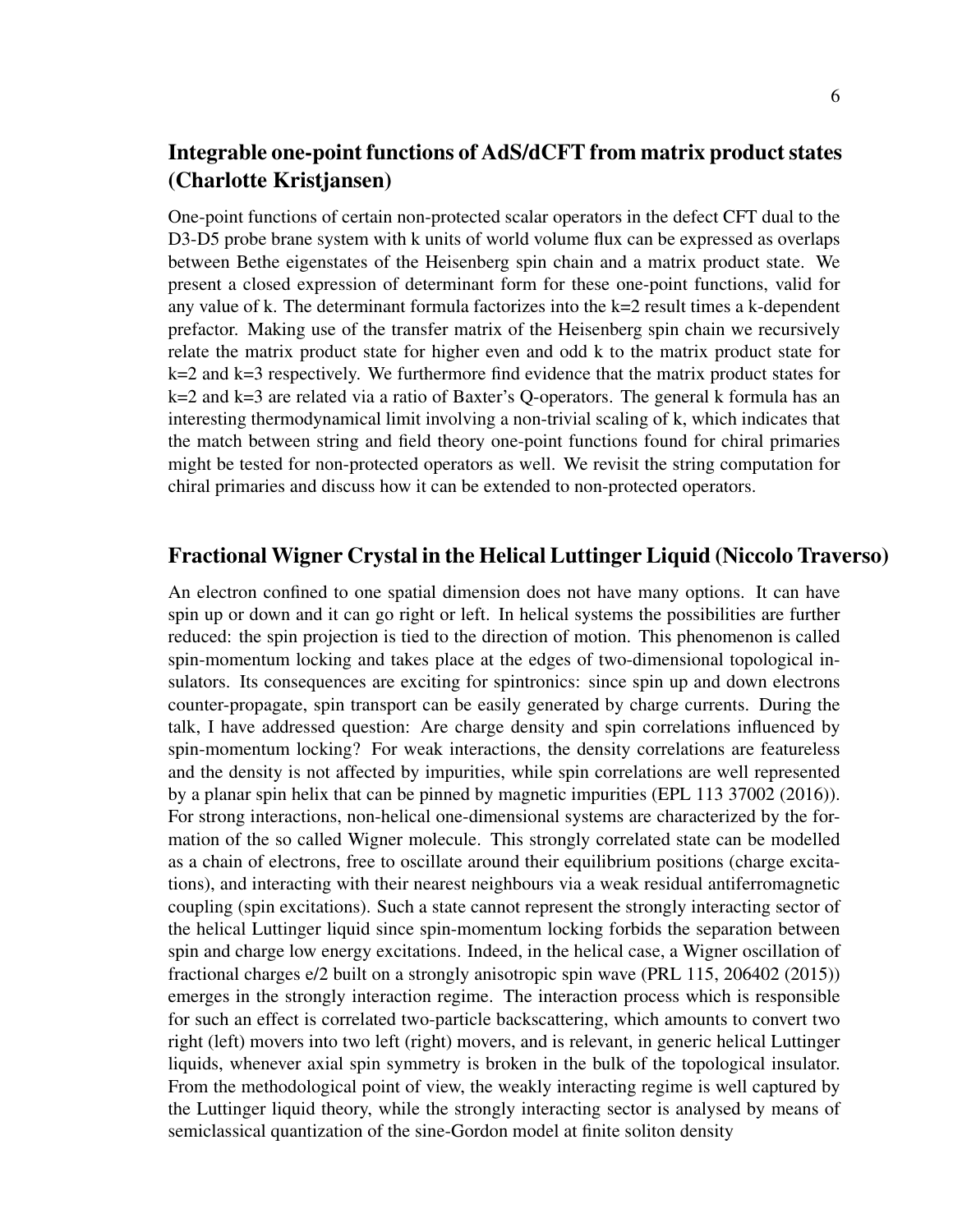#### Quantum Chaos and Thermalization Through Eigenstates (Anatoli Polkovnikov)

In this talk Anatoli reviewed basic notions of classical and quantum chaos in single particle systems and in particular the relation of quantum chaos and the random matrix theory (RMT). In particular I briefly reviewed the Berry conjecture on the structure of chaotic eigenstates near the classical limit, Berry-Tabor and BGS conjectures on the level statistics in generic integrable and chaotic systems and the ideas of Wigner relating spectra of complex systems to those of random matrices. Then I discussed the eigenstate thermalization hypothesis (ETH), introduced by J. Deutch and M. Srednicki, as a natural extension of RMT. I showed implications of quantum chaos and ETH to entanglement in chaotic systems, delocalization of wave functions in the eigenstate basis leading to familiar thermodynamic relations including fluctuation theorems and in some cases allowing one to extend them beyond linear response. I briefly outlined ideas on steady states in non-ergodic integrable systems with an extensive number of integrals of motion introducing ideas of the generalized Gibbs ensemble. Finally I discussed in some level of detail many-particle periodically driven Floquet systems and their close analogy to the many-body localized systems.

### Fish and Hydrodynamics in a Large Number of Dimensions (Chris Herzog)

A simple setting in which to study non-equilibrium physics is a Riemann problem where the initial conditions consist of a planar interface, to the right of which the system is kept at temperature  $T_R$  and to the left at a different temperature  $T_L$ . In the context of conformal field theory in two space-time dimensions, Bernard and Doyon (2012) argued for the emergence of a non-equilibrium steady state whose properties are strongly constrained by the underlying scale and Lorentz invariance. More recently, other authors have tried to extend their work to conformal field theories in larger numbers of dimensions. Through the AdS/CFT correspondence there are further interesting connections to gravity and black hole dynamics.

An interesting limit to study is when the number of dimensions grows large. The dual black hole is described exactly by a pair of second order, nonlinear differential equations:

$$
\partial_t e - \partial_\zeta^2 e = -\partial_\zeta j
$$
,  $\partial_t j - \partial_\zeta^2 j = -\partial_\zeta \left(\frac{j^2}{e} + e\right)$ .

In the "ideal limit where the second order terms can be dropped, the system of equations supports shock and rarefaction waves. The allowed shock and rarefaction solutions are governed by fish-like curves in the energy density and current. These curves provide a sort of phase diagram for the system.

#### Top-down holographic Fermi surfaces (Steve Gubser)

Gubser summarized work on holographic Fermi surfaces focusing on constructions in type IIB string theory dual to N=4 super-Yang-Mills theory at finite chemical potential. Re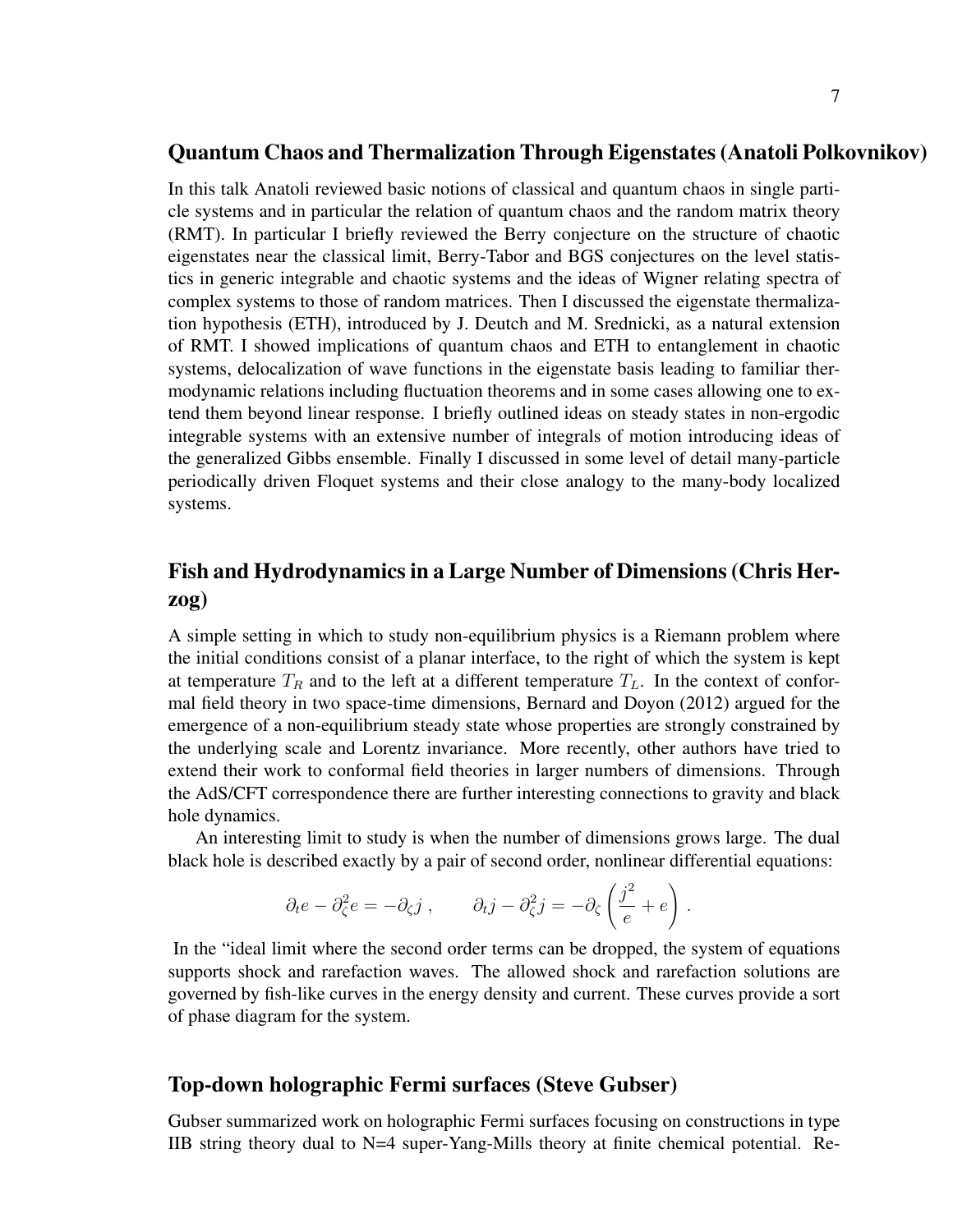sults from an assortment of supergravity fermions in a variety of backgrounds suggest a "boson rule" for the existence or non-existence of Fermi surfaces. This rule hinges on the properties of the bosonic component of the composite operator dual to the supergravity fermion. Gubser also explained a "fermion rule" which predicts when Fermi momenta will be anomalously small compared to the chemical potential. A Luttinger count based on a particular example suggests that a large majority of the R-charge carried in an anti-de Sitter black hole comes from fermions in the dual field theory.

The calculations that support these conclusions boil down to the propagation of free fermions in curved geometries. The geometries are analytically known black holes in fivedimensional gauged supergravity. The equations of motion for the fermions come from the spin-1/2 part of the gauged supergravity action, and they are variants of the Dirac equation that include gauge couplings, Pauli couplings, and spatially variable mass terms. All the concrete results come from numerical solutions to these modified Dirac equations. The focus is on near-extremal geometries whose horizon entropy vanishes in the extremal limit.

#### Horizon as dynamical phase transition (Sung-Sik Lee)

We show that renormalization group flow can be viewed as a gradual wave function collapse, where an initial state associated with the action of field theory evolves toward a final state that describes an IR fixed point. The process of collapse is described by the radial evolution in the dual holographic theory. If the theory is in the same phase as the assumed IR fixed point, the initial state is smoothly projected to the final state. On the other hand, the initial state can not be smoothly projected to the final state, if the system is in a different phase. Obstructions to smooth projection appear as dynamical phase transitions, which in turn give rise to horizons in the bulk geometry. We demonstrate the connection between critical behavior and horizon in an example, by deriving the bulk metrics that emerge in various phases of the U(N) vector model in the large N limit based on the holographic dual constructed from quantum renormalization group.

### Discussion on holographic disorder and instabilities led by Sera Cremonini and Daniel Arean

Daniel and I led a discussion on breaking symmetries in holography and on the resulting phenomenology. One of the topics discussed in some detail was that of instabilities associated with geometries that exhibit scaling behavior. In particular, most of the focus was on the various infrared phases of gravitational solutions describing non-relativistic systems which don't preserve hyperscaling. Recently, the effort has been on better understanding the role of broken translational invariance, but more generally a rich structure of phases is observed in the deep IR, including ones with emergent conformal symmetry. One of the questions that was posed is whether certain RG flows connecting UV to IR CFTs but traversing an intermediate non-relativistic, hyperscaling violating regime can be understood in a more generic fashion, by thinking along the lines of possible extensions of holographic c-theorems. While the latter generically fail when Lorentz invariance is not preserved along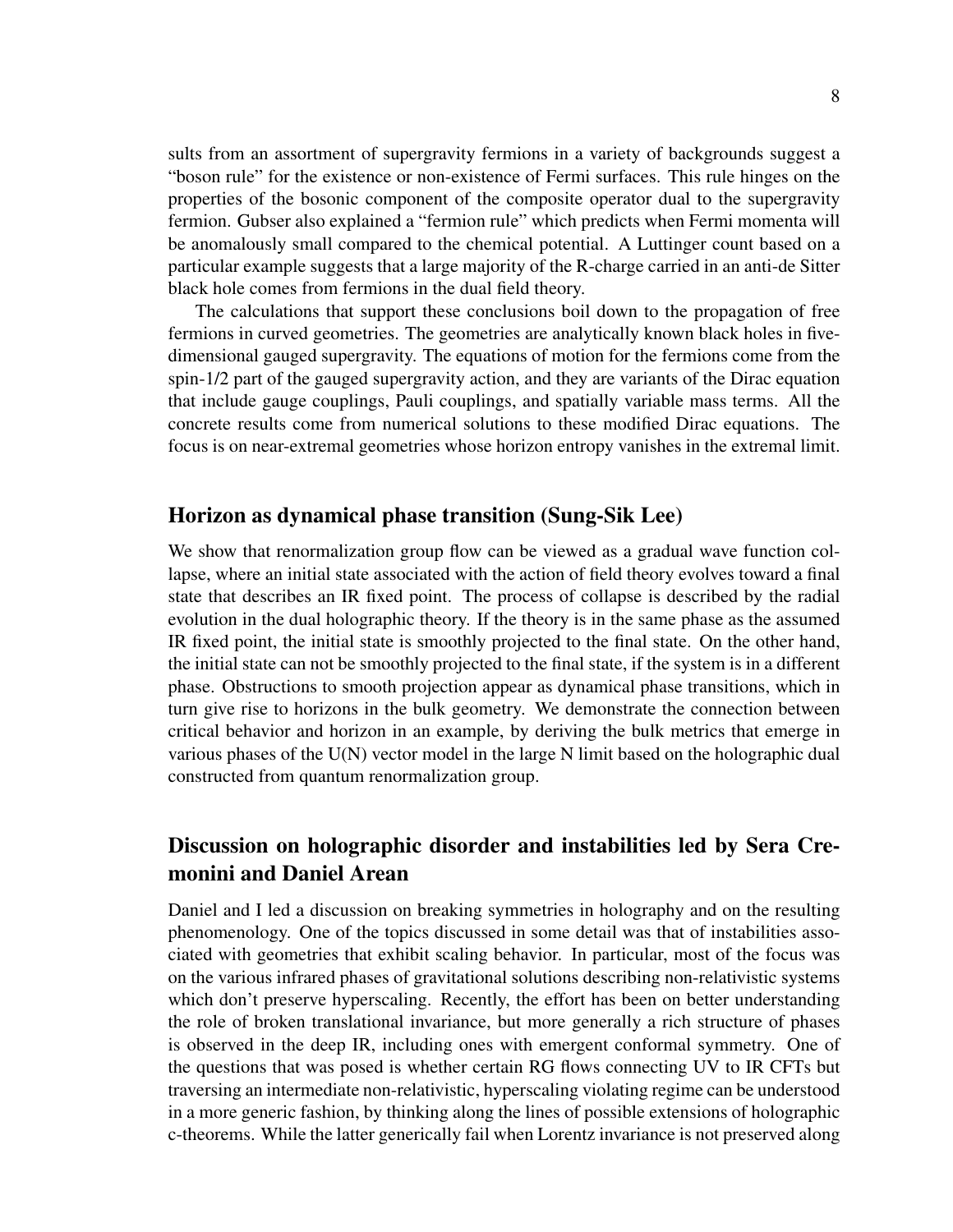the flow, there may be special conditions on the geometry which guarantee (in certain cases) monotonic c-functions.

The second main topic that was brought up was the breaking of translational invariance, and in particular the implications for possible holographic bounds on the conductivity and on the shear viscosity to entropy ratio. For the latter, broken translational invariance leads to temperature dependence, and in certain models this seemingly causes the shear viscosity to entropy ratio to approach zero at very low temperatures. Questions were raised regarding the precise connection between the shear viscosity and correlators of the holographic stress tensor, when momentum is dissipated and the standard relation between the horizon and the boundary shear metric fluctuations is modified in a crucial way.

### Anomaly matching and locality in warped conformal field theory (Kristan Jensen)

Warped conformal field theories (WCFTs) are exotic, chiral, but non-Lorentz-invariant two-dimensional theories. Little is known about them. They have been conjectured to be the theories dual to gravity on so-called warped AdS3 spacetimes, which appear in the near-horizon limit of many black holes including near-extremal Kerr. Perhaps the defining feature of a WCFT is its global symmetry algebra. What happens is that a WCFT is invariant under translations and right-dilatations; the right translation is enhanced to a rightmoving Virasoro algebra, and the left translation to a right-moving abelian Kac-Moody algebra, rather than to a left-moving Virasoro algebra as in conventional two-dimensional CFT.

The punchline of my talk was that, using a combination of free-field and non-perturbative arguments, WCFTs are generically non-local, and in particular the gravity dual to warped AdS3 is "semi-local in the sense of Iqbal/Liu/Mezeis 2011 paper.

My argument had three components. The first was to show that all free WCFTs admit an infinite number of exactly marginal, non-local deformations, and so free local WCFTs are infinitely fine-tuned. The second was to classify the 't Hooft anomalies of a local WCFT, and to show that these are not matched by their conjectured holographic duals. The third was to consider fluctuations on top of warped AdS3 backgrounds, which it turns out have much in common with fluctuations in the  $AdS_2 \times R^{d-1}$  throat of extremal charged black branes. Namely, fluctuations are dual to operators with a momentum-dependent operator dimension. This is the hallmark of a "semi-local theory, as defined by Iqbal, Liu, and Mezei.